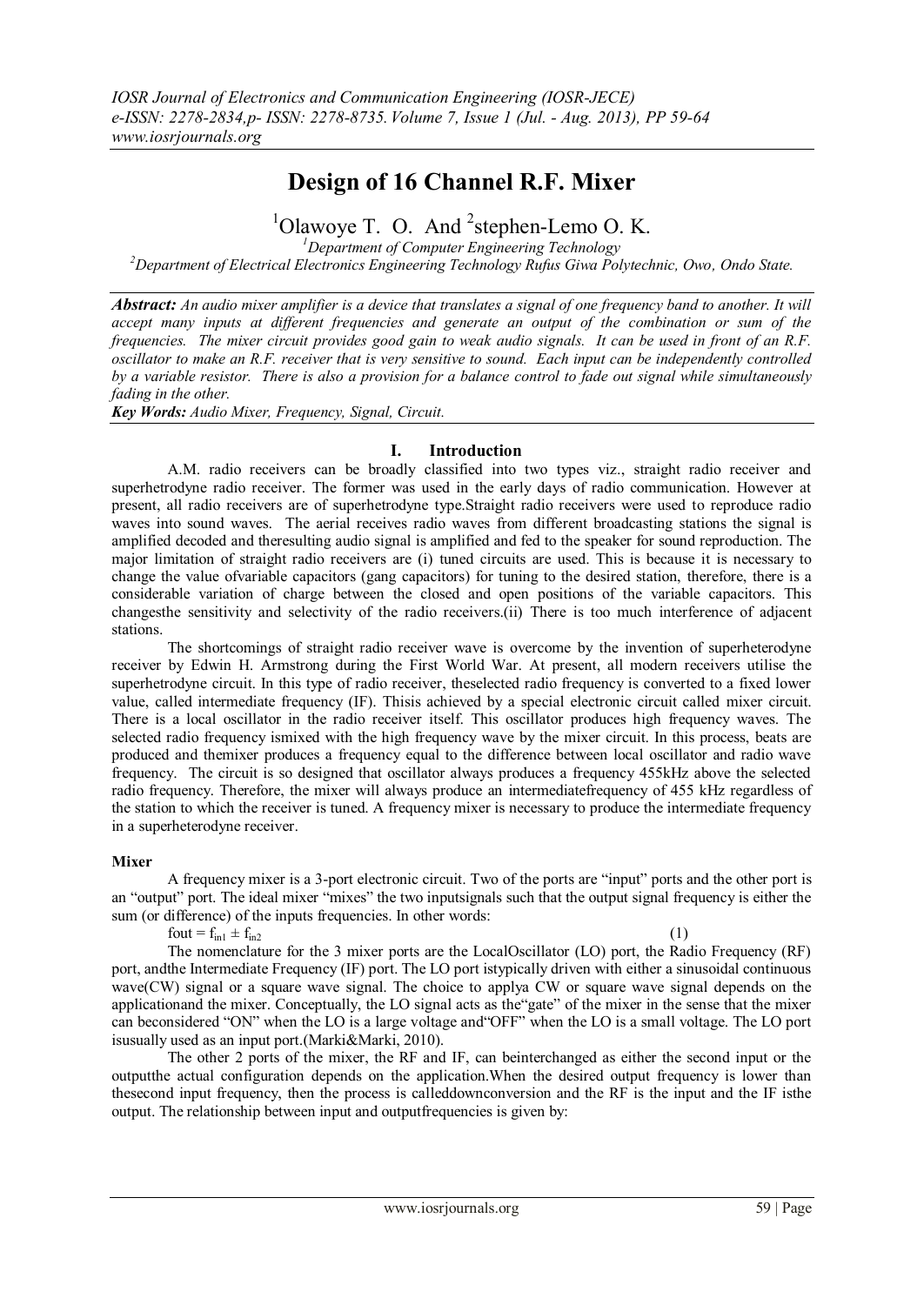# **II. Design Methodology**

- In the design of audio mixer (16-channel), the following were taken into consideration:
- (i) The audio mixer: This has to do with the mixer itself which is a device that combines a number of audio signals at its input to produce an audio output. That is, it deals with audio signals only.
- (ii) The needs of the Mixer: This involves:
	- (a) The input devices for sound such as microphone, tape recorders, guitars, etc.
	- (b) The output devices such as amplifiers and loudspeakers.
	- (c) The power supply to operate it and also the internal power requirements of the components used.
- (iii) Places of Application or Uses: These include conference halls, open fields or music industry.
- (iv) Cost Implication: This involves the cost of materials and that of labour and construction which must be as economical as possible
	- Considering the points raised above, one arrived at having an audio mixer that:
- (i) Is efficient in combining a number of audio signals to produce a fine audio output with means of filtering of noise that may accompany the input signal. So, filtering circuits are then incorporated with the use of resistors and capacitors (discussed later);
- (ii) Has input and output outlets for input and output devices jackplug sockets were used to achieve this;
- (iii) is able to use the common 220-240v a.c. mains as its power supply and also a small step-down transformer (240/9v) to take care of the internal power requirements for the components;
- (iv) is compact (not too big or heavy) and can be carried about easily as it is to be used with other heavy equipment;
- (v) Is economical and the components are readily available to come by in the market. Also, repairs (if faulty) must be simple.

#### **THE DESIGN**

The major design which results from the factors enumerated above was achieved by dividing the project into a number of stages. The stages are:

- (a) Power stage
- (b) Stereo stage
- (c) Auxiliary stage<br>(d) Volume control
- Volume control stage

# **Power Stage**

The stage involves the use of a 240/9V transformer, two 3300µF 35V capacitor and two IN5408 power diodes. The description and use of the components were discussed' earlier under review of components (Chapter Two). The diagram of the power stage is shown below.



**Figure 3.1: Diagram of Power Stage** 

D - Diode (1N5408)

C – Electrolytic capacitor (330µFf 35V)

S - Switch

To choose the mains transformer the voltage requirement of the mixer circuits and the components used were considered. The voltage requirements 3 - 12V. So the transformer must be one that will be able to produce a voltage of 12V or a little above bearing in. mind that the rating on a transformer is normally in Root Mean Square (RMS).

From the relation

Peak voltage Vp = 
$$
\sqrt{2}
$$
 x R.M.S voltage, Vrms  

$$
V_P = \sqrt{2} \times V_{rms}
$$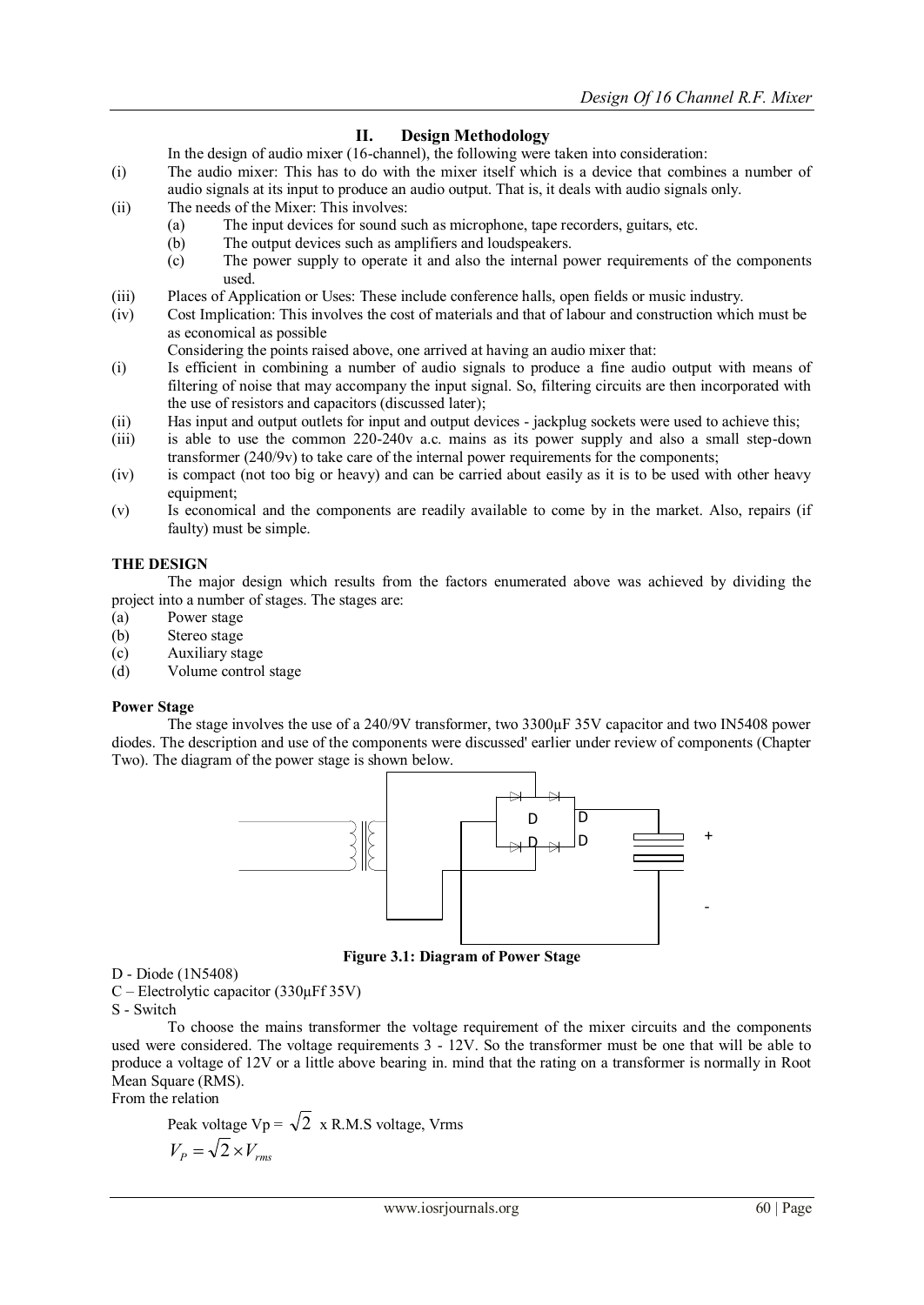$$
V_{rms} = \frac{V_P}{\sqrt{2}}
$$
  
For V<sub>P</sub> = 12  
V<sub>rms</sub> = 8.485V

Considering the rating of the available transformers, the above value (S.4S5V) can be approximated to 9V. Therefore, a 240/9V transformer was chosen. With a 9V transformer the peak voltage,

 $V_p = \sqrt{2 \times 9}$ 

 $= 12.7V$ 

The 0.7V difference is still very normal when one considers the low voltage from the mains supply which may even be below 200V atimes.

For the diodes used for rectification the IN5408 was chosen. It has a peak reverse voltage of 150V.

For the capacitor the expected peak voltage is 12.7V which means that the peak - to - peak voltage will

be

Vp\_p=2x12.7V

 $= 25.4V$ 

So, a capacitor whose rating will be more than 25.4V must be used.

For the capacitance of the capacitor we consider the following:

Capaci tan ce = 
$$
\frac{Period, T \times Peak \; Voltage}{\sqrt{1 + (1 - T) \cdot 1 + (1 - T) \cdot 2}}
$$

#### *quired Ripple Voltage ojected Load* Required Ripple Voltage × Pr  $tan ce =$

The period is that for charging and discharging of the capacitor which is 0.002s for full wave rectifier.

Period T  $= 0.002$ s Peak voltage  $= 12.7V$ Required ripple voltage  $= 5\%$  peak - to - peak voltage.  $= 5/100 \times 25.4 = 1.27V$ Projected load =  $8\Omega$  $1.27 \times 8$  $\tan ce, C = \frac{0.002 \times 12.7}{1.27 \times 10^{-7}}$  $\times$ *Capaci*  $\tan ce, C = \frac{0.002 \times}{1.25}$  $= 0.0025$  $C = 0.0025 \times 10^{-6}$  F

For better smoothening, a capacitance of higher value can be used. Also, considering the available capacitor in the market the 3300 micro farad capacitor was preferred. This gave rise to the use of 3300f-lF 35V capacitors.

# **Stereo Stage**

This is the stage where the input signal is processed. The audio input signal is fed directly to the stereo stage, through the input devices. The audio signal is processed and filtered. The filtering is achieved by the use of capacitors and resistors.

The stereo stage involves the Gain, Frequency (Treble) and Mid (Bass). The Frequency and Mid are to perform the filtering job. At this juncture, it will be necessary to say something about filters.

# **Filters**

The reactance of inductor and capacitors depend on the frequency of the a.c signal applied to them. That is why they are known as frequency selective components. By using various combinations of resistors, inductors and capacitors we can make circuits that have the property of passing or rejecting either low or high' frequencies or bands of frequencies. These frequency selective networks which act on the : amplitude and phase characteristic of the input a.c signals are called filters. Their performance is usually expressed in terms of how much attenuation a band of frequencies that passed through them experienced. The attenuation is expressed in terms of decibels (dB). Filters are circuits that are -able to select or reject signals according to their frequencies. They are classified according to the band of frequencies which is passed or stopped.

# **Tone Circuit**

The circuit below was designed for the tone circuit (low and high pass filters), which performed the function of bass and treble respectively.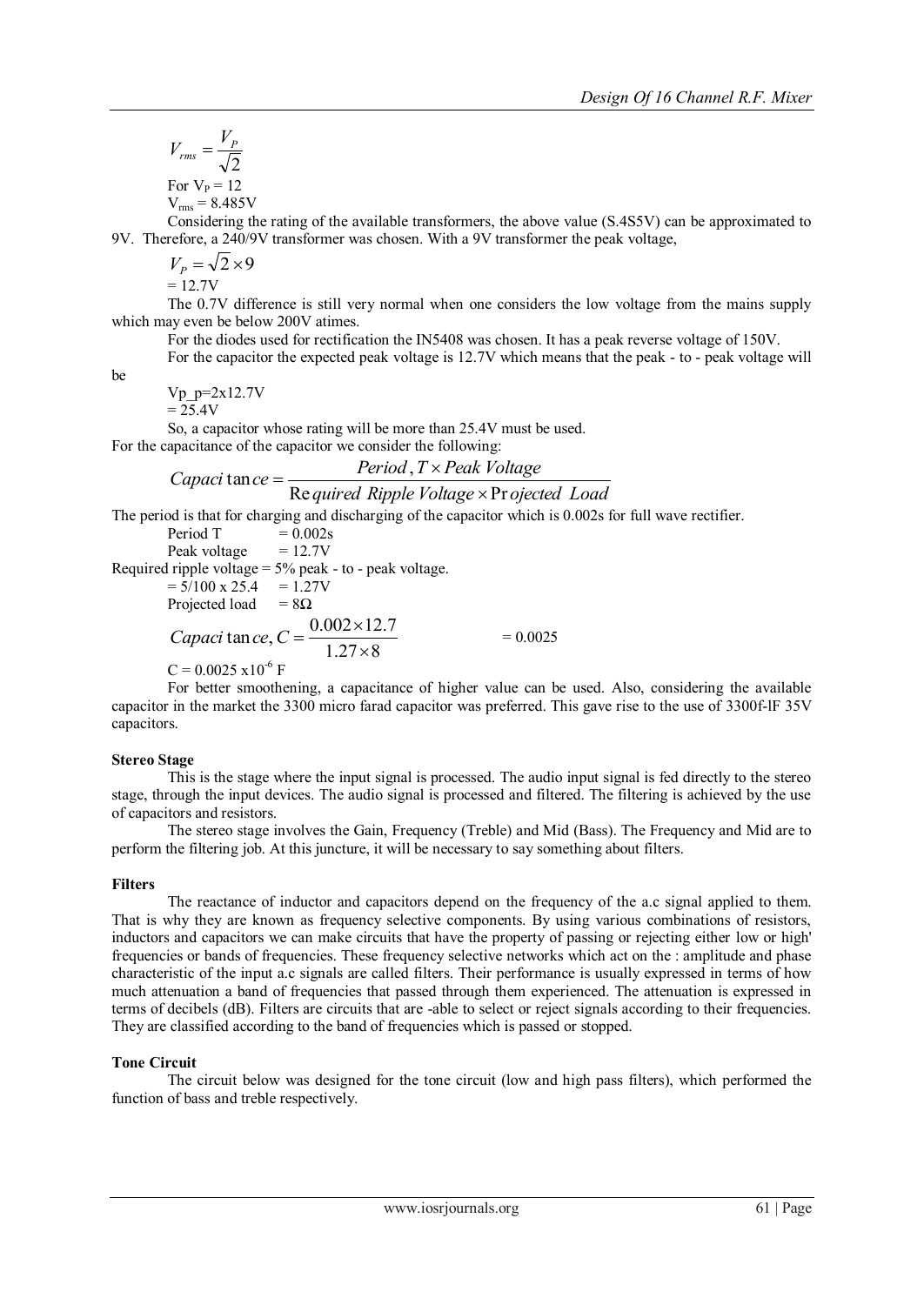



Simply put the term audio means sound. The normal audio signal is of low level, that is, a signal of the range of frequencies which our ears can hear. The range of human hearing extends from 300 to 3400Hz.

The constructed audio mixer accepts audio inputs (up to 16) and combined them together to give an output. The output is monitored by the use of variable resistors (50KΩ).

The 50k $\Omega$  resistors were used as volume controls. In the stereo stage is the gain control (50KO variable resistor). The input signal from the input socket goes directly to the gain control which in turn feeds the Bass and Treble.

**Note:** Each channel of the stereo stage has its individual Gain, Treble and Bass controls.

In choosing components for the tone circuit, the Gain, Treble and Bass were considered. The Gain is to have a frequency range of 2 - 20 KHz that for treble is 200Hz - 2 KHz and the Bass is to have a frequency range of 20 - 200Hz.

The expression for frequency is given by

$$
f = \frac{1}{2\pi RC}
$$

For the Treble

 $R = 10K\Omega = 10000\Omega$  $C = 223 = 22 \times 10^{-9}$  F.

and 
$$
\pi = 3.142
$$

$$
f = \frac{1}{2 \times 3.142 \times 10000 \times 10^{-9}}
$$
  
= 723 Hz. This is a value between 200 Hz and 2Khz.

For the Bass

 $R = 10K = 10000$  ohms  $C = 104 = 100 \times 10^{-9}$  F  $\pi = 3.142$ 1

1 1

$$
f = \frac{1}{2 \times 3.142 \times 1000 \times 100 \times 10^{-9}}
$$
  
= 159 Hz

This is a value between 20 - 200 Hz

For the Gain, considering circuit diagram of the stereo stage of the audio mixer the resistance R is 470 0 resistor in parallel with 1 OOK 0 resistor

From

$$
\frac{1}{R} = \frac{1}{470} + \frac{1}{100000}
$$
  
\n
$$
R = \frac{470 \times 100000}{470 + 100000}
$$
  
\nR = 467.8 ohms.  
\nC = 473 = 47 X 10<sup>-9</sup> F  
\n
$$
f = \frac{1}{2 \times 3.142 \times 467.8 \times 10^{-9}}
$$
  
\n= 7238.7 Hz

1

This is a value between 2 - 20 KHz.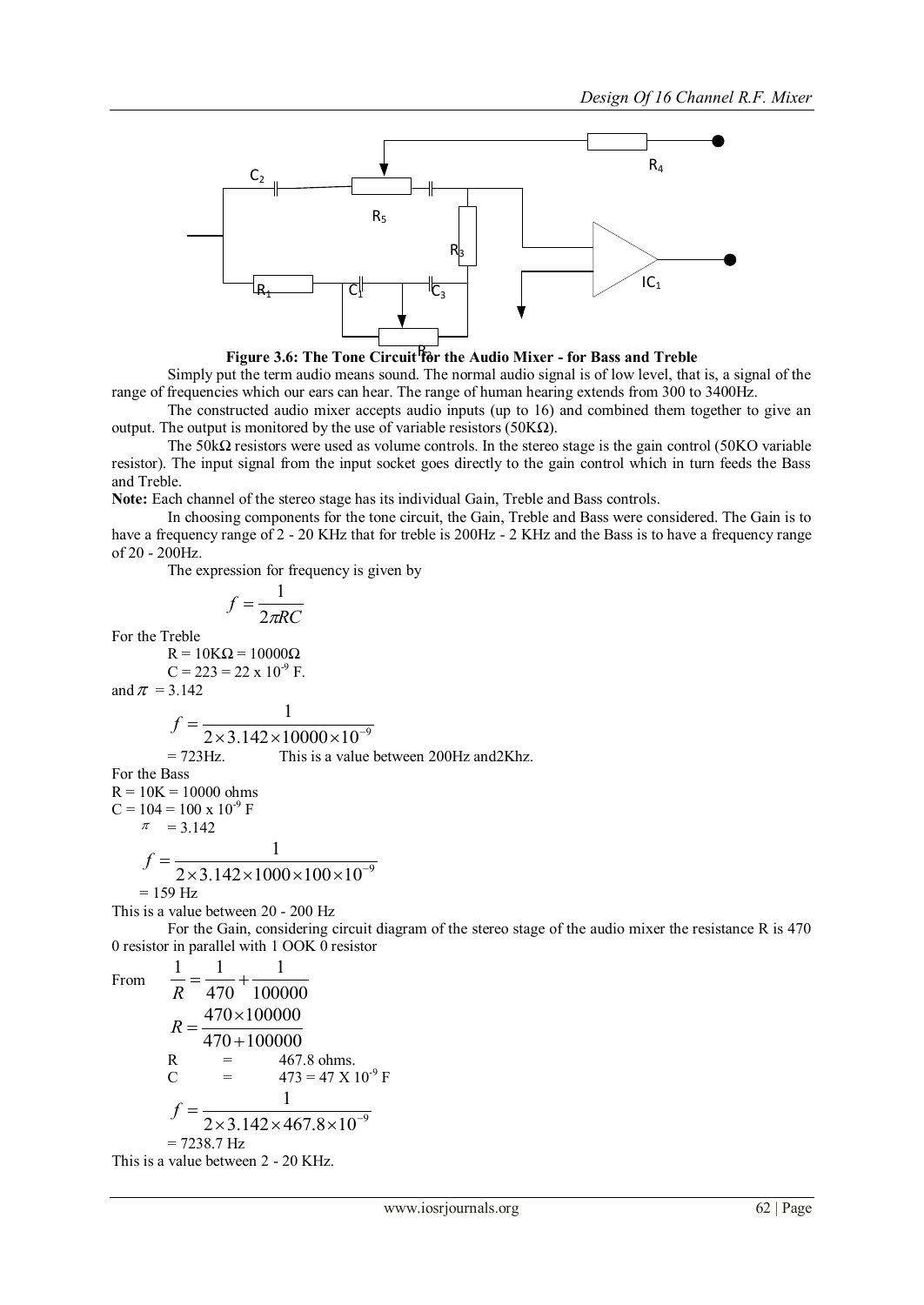Varying the 50k ohms resistors (use) as the volume control, one can vary the frequencies thereby changing the tone (i.e. the output sound) as desired.

#### **Auxiliary Stage**

To improve the final output (at the loudspeaker), an auxiliary stage was designed for the mixer. The stage is fed directly from the output of the stereo stage via a resistor. Two auxiliary stages (A1 and A2) were provided.

#### **Volume Control Stage**

There are two major controls in this stage, master volume control and master auxiliary control. The master volume control is used to control all the volume at the same time. All the outputs of the stereo stage were looped together and connected to a master volume control (50KΩ variable resistor).

As done by the master volume control, the same is applicable to the master auxiliary control. The outputs of the auxiliary stage were looped together and connected to a master auxiliary control. The figure below shows the block diagram of the stereo stage with Gain, Frequency (Treble) and Mid (Bass).



**Figure 3.7: Block Diagram of the Stereo Stage**

A simple block diagram of the audio mixer is as shown below: